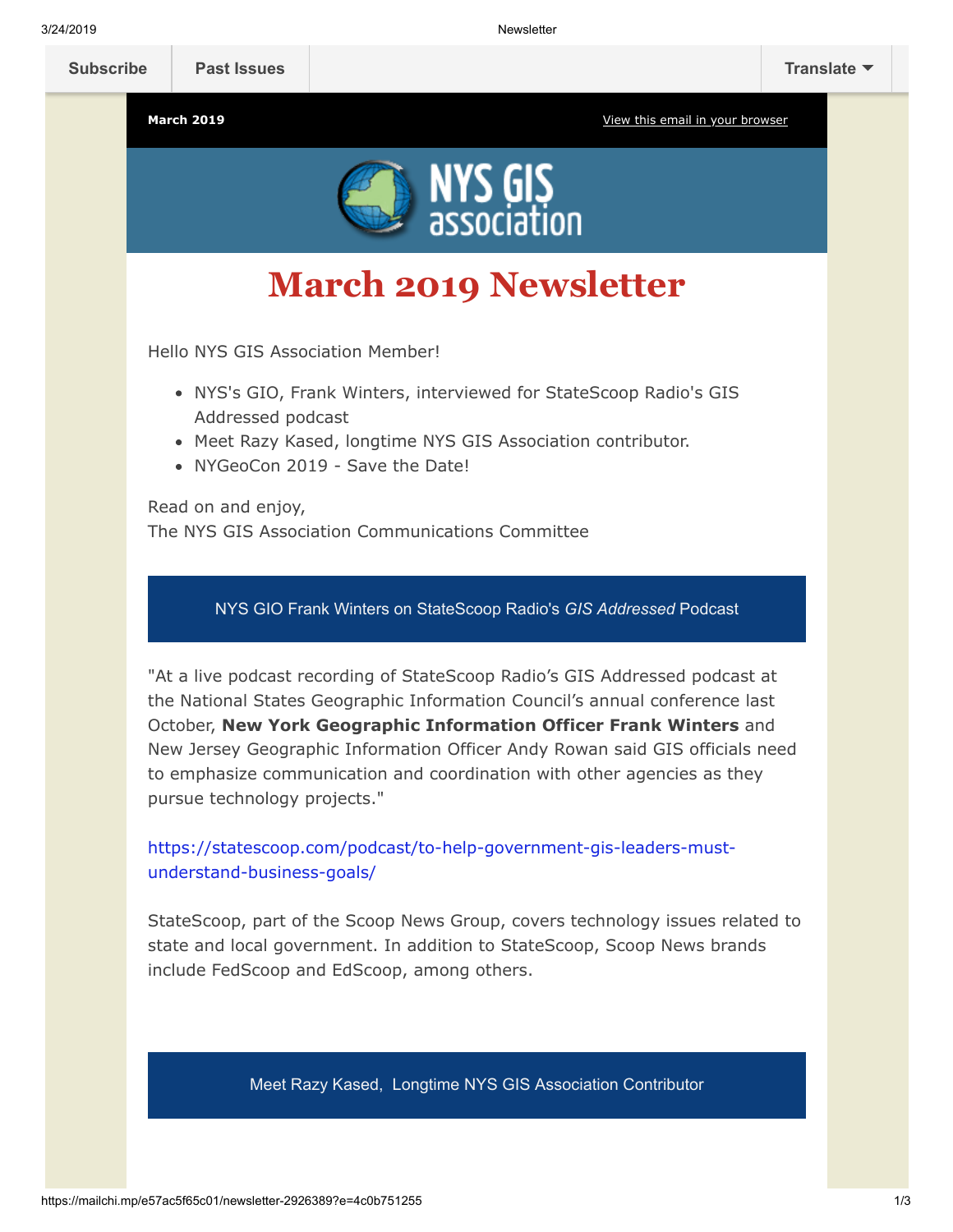**Past issues** you interested in taking up **[Subscribe](http://eepurl.com/dPKLiT) Past Issues [Translate](javascript:;)**

# **how did you end up in the field of GIS? What is your educational background?**



I always liked technology and geography growing up. I ended up in the field of GIS while I was attending SUNY Buffalo and heard

about the GIS program offered through the Geography Department. My educational background is in Geography, receiving both a Bachelor's and Master's degree in Geography.

## 2. **Will you please explain your job and what you do there?**

I currently work full-time with EagleView Technology as a Project Manager. I work with cross-functioning teams to ensure that the imagery data the customer contracted for is delivered. My role is focused on the customer, and I can utilize my skills in GIS to help plan, communicate and ultimately execute the deliverables as I work with my internal team.

## 3. **How did you get involved in the NYS GIS Association board? How long have you been a part of the committee?**

I recall attending an event when I first started working as a full-time GIS professional while with the Genesee/Finger Lakes Regional Planning Council as a Senior Planner. Once I learned about what the NYSGISA did for the GIS community in New York, I knew I wanted to volunteer and be part of a group of professionals that want to be active in GIS activities and events in addition to being a professional. I haven't served on the board but have been active as Chair of the Membership Committee, Co-Chair of the Professional Development Committee and serve as a member on the 2018 Geospatial Summit Committee.

## 4. **What's the most interesting project that you have worked on and why?**

A GIS project focusing on places of significance across the Finger-Lakes Region where I worked on a team to analyze lines of sight for about 350 places of significance. The great thing about this project was our approach to engage stakeholders across the region and using our planning and GIS skills to provide a report with data analysis and maps to be used for decision making and land-use planning.

#### 5. **What is your favorite memory from NYGeoCon or the GeoSpatial Summit?**

In general, my favorite memory is interacting with other GIS professionals and listening to speakers that provide their unique perspective to finding solutions.

#### 6. **What do you like most about mapping?**

The ability to convey a massive amount of information on a single map.